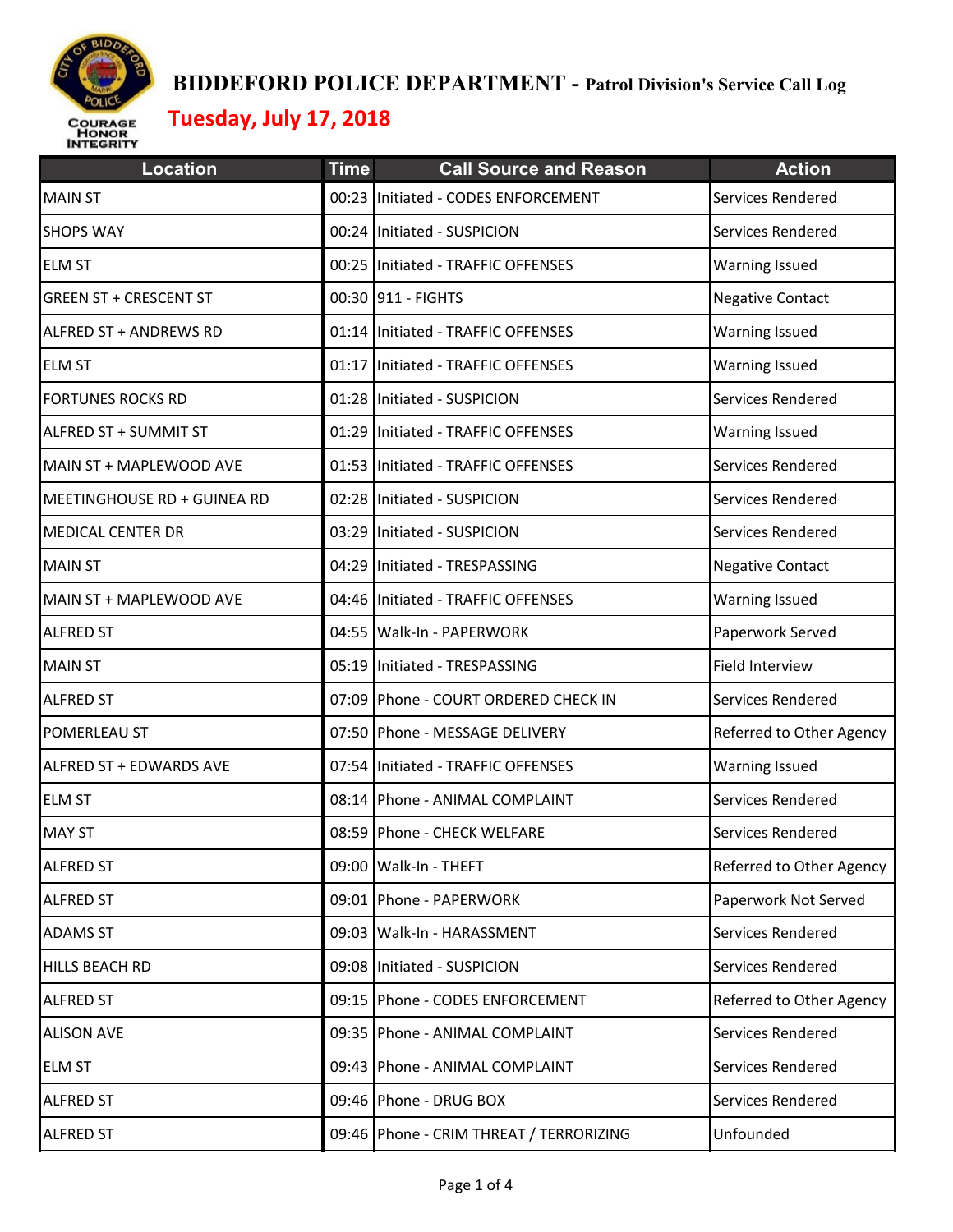

| <b>Location</b>             | <b>Time</b> | <b>Call Source and Reason</b>                                                                                                                                                        | <b>Action</b>           |
|-----------------------------|-------------|--------------------------------------------------------------------------------------------------------------------------------------------------------------------------------------|-------------------------|
| <b>ALFRED ST</b>            |             | 09:54 Phone - CLOSED DISPATCH                                                                                                                                                        | Services Rendered       |
| <b>ALFRED ST</b>            |             | 09:54 Phone - SUSPICION                                                                                                                                                              | Services Rendered       |
| <b>ALFRED ST</b>            |             | 10:19 Initiated - ANIMAL COMPLAINT                                                                                                                                                   | Services Rendered       |
| <b>MAIN ST</b>              |             | 10:19 Phone - ANIMAL COMPLAINT                                                                                                                                                       | Services Rendered       |
| <b>FREE ST</b>              |             | 10:29 Walk-In - HARASSMENT                                                                                                                                                           | Report Taken            |
| <b>SOUTH ST</b>             |             | 10:44 Initiated - TRAFFIC OFFENSES                                                                                                                                                   | <b>Warning Issued</b>   |
| <b>BIRCH ST</b>             |             | 10:49 Walk-In - FRAUD                                                                                                                                                                | Report Taken            |
| <b>SOUTH ST</b>             |             | 10:54 Initiated - TRAFFIC OFFENSES                                                                                                                                                   | <b>Warning Issued</b>   |
| <b>RIVER RD</b>             |             | 10:59 911 - MENTAL ILLNESS CASES                                                                                                                                                     | Services Rendered       |
| <b>SOUTH ST</b>             |             | 11:10 Initiated - PRO-ACTIVE DV RESPONSE TEAM                                                                                                                                        | <b>Negative Contact</b> |
| RIVER RD + MURCH RD         |             | 11:12 Initiated - TRAFFIC OFFENSES                                                                                                                                                   | <b>Warning Issued</b>   |
| <b>MAIN ST</b>              |             | 11:23 Phone - VIOL OF BAIL CONDITIONS<br>Arrest: RODRIGUEZ, EDGAR<br>Address: BIDDEFORD, ME<br>Age: 32<br>Charges: OPERATE VEHICLE WITHOUT LICENSE<br>VIOLATING CONDITION OF RELEASE | Arrest(s) Made          |
| <b>GRAYSON ST</b>           | 11:28       | Walk-In - FRAUD (INSUFFICIENT FUNDS)                                                                                                                                                 | Report Taken            |
| <b>MAIN ST</b>              | 11:32       | Phone - CHECK WELFARE                                                                                                                                                                | Services Rendered       |
| <b>WEST ST + CENTURY DR</b> | 11:40       | Initiated - TRAFFIC OFFENSES                                                                                                                                                         | <b>Warning Issued</b>   |
| JEFFERSON ST                | 11:42       | Radio - SUSPICION                                                                                                                                                                    | Services Rendered       |
| <b>YORK ST</b>              |             | 11:58 Phone - WARRANT ARREST<br>Arrest: RYAN-DAVIS, CELINA MABLE<br>Address: OLD ORCHARD BEACH, ME<br>Age: 35<br><b>Charges: WARRANT ARREST</b>                                      | Arrest(s) Made          |
| WEST ST + PROSPECT ST       | 12:04       | Initiated - TRAFFIC OFFENSES                                                                                                                                                         | <b>Warning Issued</b>   |
| <b>YORK ST</b>              | 12:18       | Radio - DOMESTIC COMPLAINTS                                                                                                                                                          | Report Taken            |
| <b>MAIN ST</b>              | 12:23       | Walk-In - HARASSMENT                                                                                                                                                                 | Services Rendered       |
| POOL ST + LAFAYETTE ST      | 12:26       | Initiated - TRAFFIC OFFENSES                                                                                                                                                         | <b>Warning Issued</b>   |
| <b>ALFRED ST</b>            | 12:58       | Walk-In - PRISONER PROCESS                                                                                                                                                           | Services Rendered       |
| WEST ST                     | 13:18       | Walk-In - PAPERWORK                                                                                                                                                                  | Services Rendered       |
| <b>SACO FALLS WAY</b>       | 13:20       | Walk-In - HARASSMENT                                                                                                                                                                 | Services Rendered       |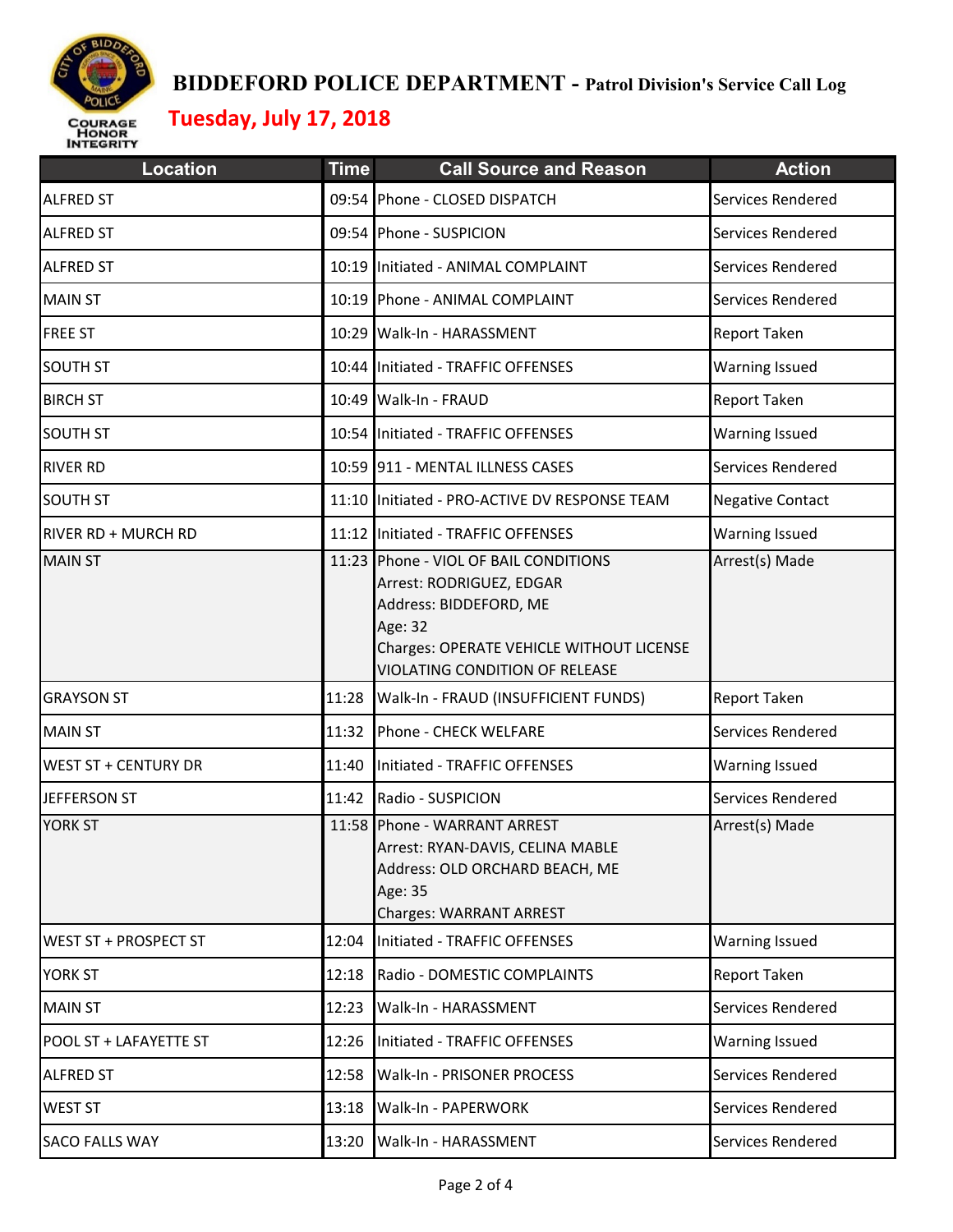

| <b>Location</b>       | <b>Time</b> | <b>Call Source and Reason</b>         | <b>Action</b>            |
|-----------------------|-------------|---------------------------------------|--------------------------|
| MAY ST + DARTMOUTH ST | 13:30       | Initiated - TRAFFIC OFFENSES          | <b>Warning Issued</b>    |
| <b>ADAMS ST</b>       | 13:50       | Walk-In - VIOL PROTECTION FROM ABUSE  | Report Taken             |
| <b>GRAHAM ST</b>      | 13:56       | 911 - ASSAULT                         | Report Taken             |
| <b>WASHINGTON ST</b>  | 14:03       | Walk-In - THEFT                       | Report Taken             |
| POOL ST + HILL ST     |             | 14:21 Phone - DEBRIS                  | Referred to Other Agency |
| POOL ST               | 14:24       | 911 - TREE LEANING TOWARDS ROADWAY    | Referred to Other Agency |
| <b>BIRCH ST</b>       | 15:51       | Phone - SUSPICION                     | Unfounded                |
| <b>ALFRED ST</b>      | 15:54       | Phone - ARTICLES LOST/FOUND           | Report Taken             |
| POOL ST               | 15:55       | Phone - ARTICLES LOST/FOUND           | Report Taken             |
| <b>DIGITAL DR</b>     |             | 16:31 Initiated - SUSPICION           | Services Rendered        |
| <b>SHOPS WAY</b>      |             | 17:26 Initiated - TRAFFIC OFFENSES    | <b>Warning Issued</b>    |
| <b>BACON ST</b>       | 17:29       | Phone - MISSING PERSON                | Services Rendered        |
| <b>MIDDLE ST</b>      |             | 17:41 Phone - CIVIL COMPLAINT         | Civil Complaint          |
| <b>MAIN ST</b>        | 17:55       | Initiated - DISABLED VEHICLE          | Services Rendered        |
| <b>ALFRED ST</b>      | 18:09       | Phone - COURT ORDERED CHECK IN        | Services Rendered        |
| <b>ALFRED ST</b>      | 18:27       | Walk-In - COURT ORDERED CHECK IN      | Services Rendered        |
| <b>ALFRED ST</b>      |             | 18:36 Walk-In - ALL OTHER             | No Action Required       |
| <b>ALFRED ST</b>      | 18:39       | Walk-In - PAPERWORK                   | Paperwork Not Served     |
| <b>SIMARD AVE</b>     | 18:40       | Phone - ASSIST PD AGENCY              | <b>Negative Contact</b>  |
| <b>WEST ST</b>        |             | 20:13 Initiated - PAPERWORK           | Paperwork Served         |
| <b>ELM ST</b>         |             | 20:15 Initiated - ARTICLES LOST/FOUND | <b>Report Taken</b>      |
| <b>ELM ST</b>         | 20:29       | Initiated - TRAFFIC OFFENSES          | Warning Issued           |
| <b>BOULDER WAY</b>    | 20:29       | Phone - CRIM THREAT / TERRORIZING     | <b>Negative Contact</b>  |
| <b>ALFRED ST</b>      | 20:53       | Phone - SUSPICION                     | Services Rendered        |
| <b>MORIN ST</b>       | 20:58       | Initiated - Protection from Abuse     | Paperwork Served         |
| <b>SOUTH ST</b>       | 22:05       | 911 - 911 MISUSE                      | Unfounded                |
| <b>WENTWORTH ST</b>   | 22:06       | Phone - CIVIL COMPLAINT               | Civil Complaint          |
| MAY ST + AMHERST ST   | 23:17       | Initiated - TRAFFIC OFFENSES          | Warning Issued           |
| <b>PROCTOR RD</b>     | 23:22       | Other - WARRANT ARREST                | <b>Negative Contact</b>  |